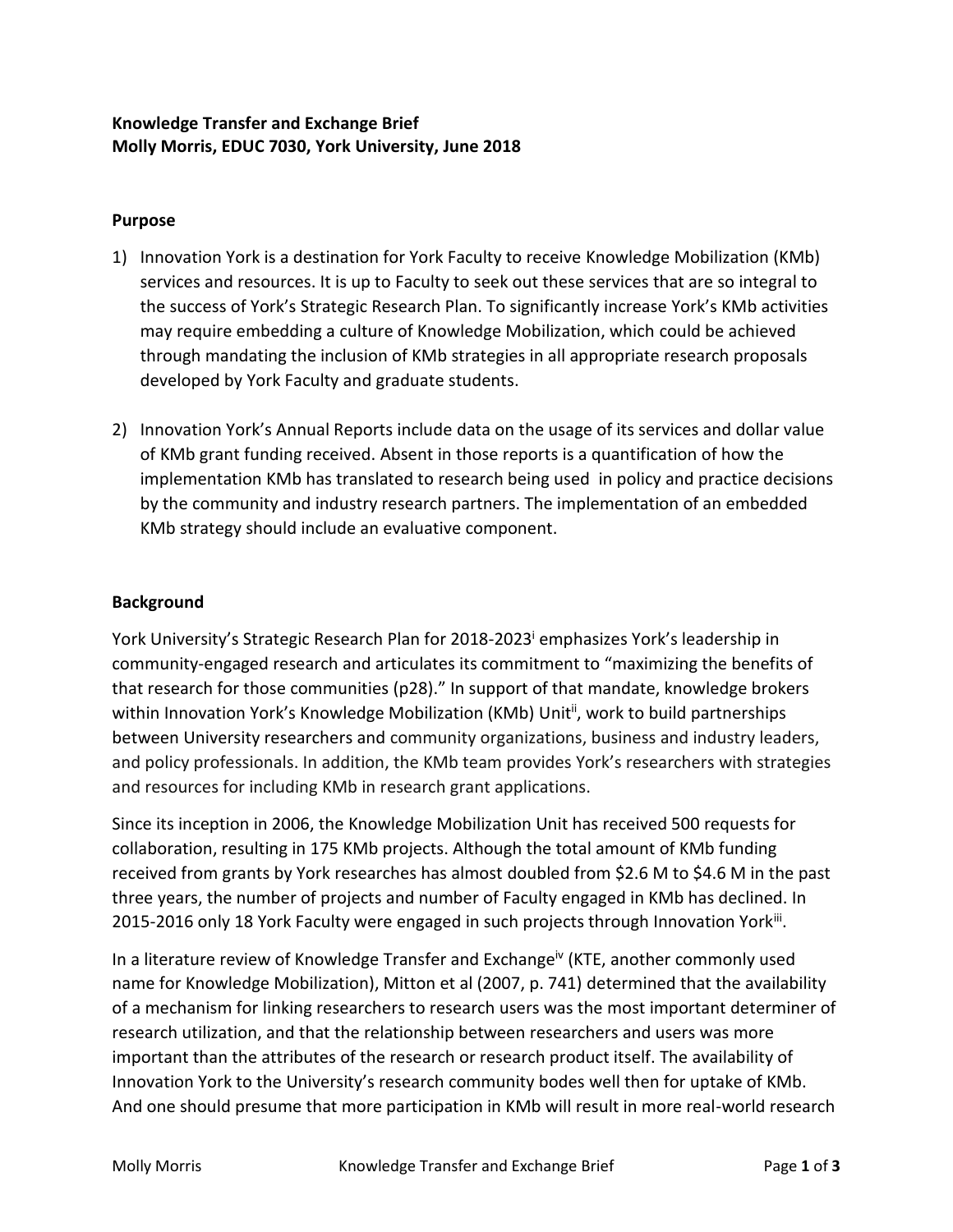application. That is good news according to a 2015 report on public policy measures in support of knowledge transfer activities<sup>v</sup> in which Kochenova et al (2015, p. 407-408) described the benefits of a universities' ability to commercialize university research outcomes. These benefits include addressing social, cultural and environmental challenges; presenting a potential source of income for universities; strengthening reputation; and attracting quality students and researchers. In addition, these authors cited evidence (Kochenova et al, 2015, p. 416) that academic start-ups that engage in knowledge transfer activities that resulted in commercialization grants were more likely to receive follow-up venture capital funding.

The Institute for Work & Health, located in Toronto, has developed an organizational approach for the integration of KTE or KMb<sup>vi</sup>. The authors cite studies that report that integrated KTE approaches involve "knowledge users as equal partners alongside researchers which will lead to research that is more relevant to, and more likely to be useful to the knowledge researchers (Van Eerd & Saunders, 2017, p. 2). However they all cite recent studies that show that organizations may not be fully adopting integrated KTE approaches. These same authors go on to discuss Canada's Social Science and Humanities Research Council's (SSHRC's) inclusion of KMb in funding applications and their acknowledgment that it creates "positive impacts within Canada and/or internationally, and has the potential to enhance the profile, reach and impact of social science and humanities research" (Van Eerd & Saunders, 2017, p. 5). By extension, the enhanced profile benefit also impacts the institution's reputation and recognition.

Measuring impact from KMb initiatives as an integral component of KMb strategies is emphasized in the research cited by both Mitton et al (2007) and Van Eerd and Saunders (2015). Mitton et al delineate three ways in which research knowledge may be utilized: instrumental knowledge that shapes policy and processes, conceptual use of knowledge to affect awareness and understanding of issues, and symbolic knowledge uses which supports existing policies. More recently, the Institute for Work and Health (Van Eerd & Saunders, 2017) described their efforts to quantify the reach and impact of their research through measurement available from digital activity including website visits, subscriptions and downloads.

### **Considerations**

Achieving a culture of Knowledge Mobilization at York University through embedded KMb strategies in all research will come with a number of challenges that will require increased resources to address. In addition to the resources required to support a significant increase in Faculty use of Innovation York to support their KMb initiatives, Kochenkova et al (2015, p.424) caution about the danger of potential overlap among programs and schemes competing simultaneously for limited resources. This may also extend to competition for a limited number of community research partners.

An additional challenge of KMb, identified by Willison and Macleod (199, cited by Mitton et al, 2007, p. 738) is that researchers often have longer timelines for concluding research projects